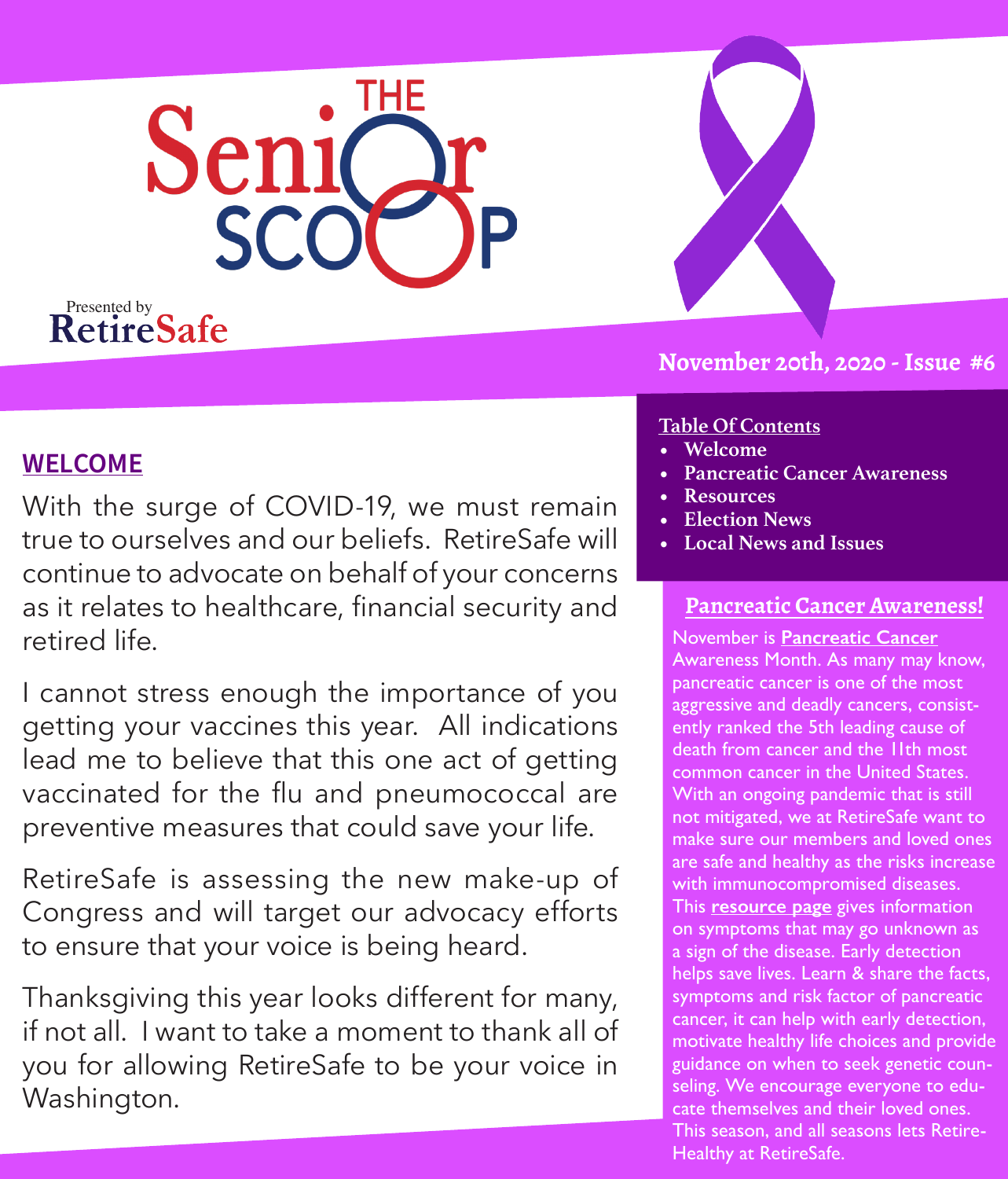## **RESOURCES**

## Eli Lilly Insulin Value Program

Eli Lilly has created the **[Lilly Insulin Value Program](https://www.lilly.com/news/stories/lilly-insulin-value-program-savings-card-available-online)** so that people with commercial insurance and those without insurance at all can fill their monthly prescription of Lily insulin for \$35 per 30-day supply. Seniors enrolled in the plan will save about \$446 in annual out-of-pocket costs for insulin, with premiums increasing by less than \$1 per month. The Lilly Insulin Value Program covers most Lilly insulins, including Humalog and non-branded insulins, and is in effect today.

To get the Lilly Insulin Value Program card, call the Lilly Diabetes Solution Center at 833-808-1234. The Solution Center is open from 8 a.m. to 8 p.m. Eastern time, Monday through Friday. Spanish operators are available, and information can be translated into about 40 different languages over the phone.

Mature Adult Product Usage Survey RetireSafe wants to know about the products people are using to make their lives healthier, safer, and more enjoyable. Please click this [link](https://www.surveymonkey.com/r/BQ8R375) to contribute to our pool of knowledge that helps RetireSafe ensure your voice is being heard.



## Surprise Billing

Surprise billing affects EVERYONE enrolled in a commercial health insurance plan - not just the patients who receive a surprise medical bill. Check out the [educational video](https://youtu.be/yu2E1jY1ZGQ) and created by the RetireSafe staff, and increase your knowledge and awareness on surprise medical billing. This video explains what surprise medical billing is, who it hurts, and how YOU can get involved.